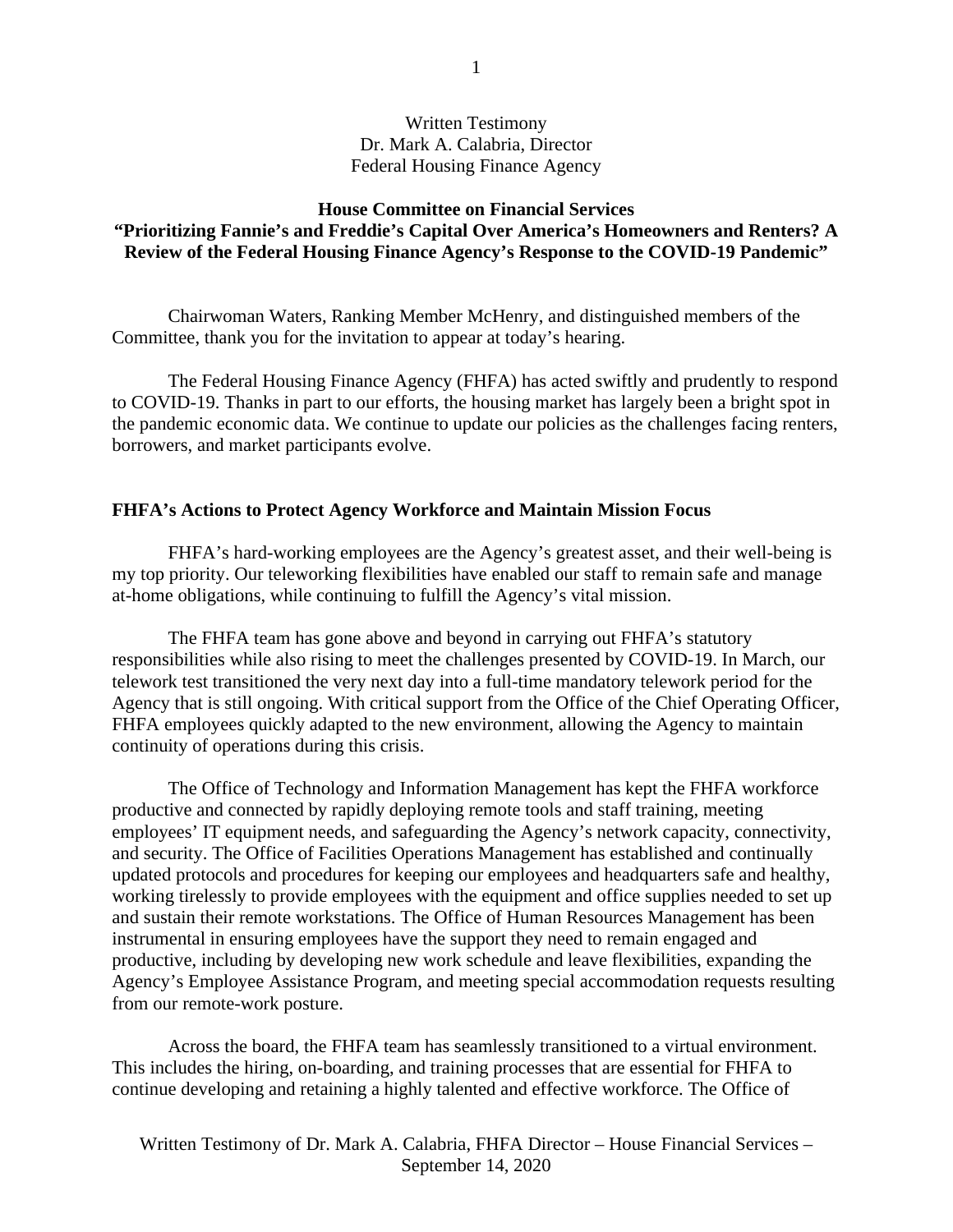2

Budget and Financial Management and the Enterprise Program Management Office, working with FHFA's COVID-19 Task Force, have helped the Agency stay coordinated on the updated guidance provided by various government entities, health officials, and local authorities. I am proud of the flexibility, cooperation, and hard work of every member of the FHFA team during this pandemic.

The Office of Congressional Affairs and Communication has remained engaged with and accessible to members of Congress and their staff. Since March, FHFA's legislative affairs team has held dozens of remote congressional meetings and briefings to discuss Agency policies and provide technical assistance with legislation. This is a testament to FHFA's dedicated staff and our ongoing commitment to responding to congressional inquiries in a timely manner, maintaining transparency, and connecting the Agency's many subject matter experts to legislative staff.

FHFA has also worked closely with our peer financial regulators and other federal agencies to respond to the COVID-19 national emergency. Through regular communication channels, FHFA and these agencies continue to share, in real-time, challenges, ideas, and solutions to help each other develop best practices based on the latest guidance available. Timely information sharing has enabled FHFA to respond to evolving COVID-19 related challenges in a rapid, nimble, and effective manner.

We have continued to prioritize our work to foster an environment where everyone feels safe, respected, and valued for our differences. The senseless violence and loss of innocent life that have roiled our nation in recent months – and that have torn apart too many communities across the country for too long – highlight the importance of this work both in the workplace and beyond. They also have strengthened our resolve to uphold the Agency's core values of fairness, diversity, and inclusion. At the beginning of this year, we established the Office of Equal Opportunity and Fairness in order to elevate equal employment opportunity practices and conflict resolution resources to the division level. As the Agency announced earlier this week, FHFA has hired Debra Chew as the first permanent Director for the office.

I commend FHFA's Office of Minority and Women Inclusion (OMWI) for its steadfast support of the Agency's workforce during this time. This includes OMWI's work, with my support, to launch FHFA's Diversity Advisory Council, which aims to ensure diversity in all aspects of the Agency's employment and contracting practices and to create regular programs that engage employees on professional and personal diversity and inclusion issues. OMWI is playing an essential role in helping FHFA employees affected by the recent events and tensions across the country, offering training, listening sessions, and other resources. And tomorrow OMWI is partnering with our Office of Human Resources Management to continue recruiting the next generation of FHFA personnel from Historically Black Colleges and Universities at the Atlanta University Center Consortium virtual career fair. This kind of recruitment is only one of the examples of how the Agency continues to build a diverse pipeline of talent for its future workforce. FHFA already has one of the most diverse workforces amongst federal regulatory agencies. Our diversity is – and will remain – a key source of FHFA's success.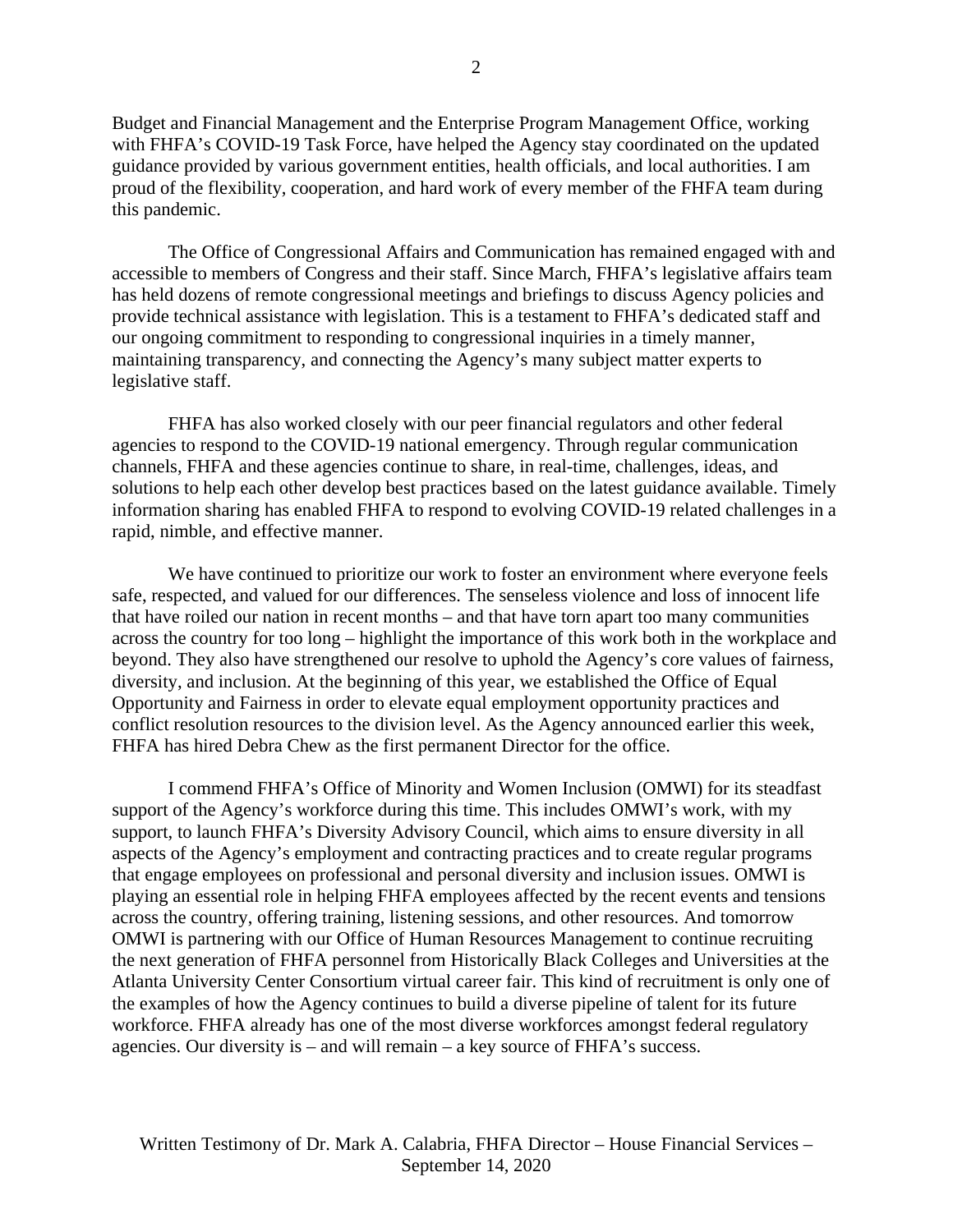Across all divisions and offices, FHFA's employees have remained united in our efforts to enable American families to stay safe in their homes during this public health emergency. We have worked closely with our regulated entities, Fannie Mae and Freddie Mac (the Enterprises) and the Federal Home Loan Banks (FHLBanks), to support borrowers and renters, while ensuring the proper functioning of the mortgage market both during and after this crisis. Our actions have been – and continue to be – data driven.

# **FHFA's Strong Research Capabilities Are Key to Agency's Data Driven Policymaking**

Through oversight of the regulated entities, FHFA collects and analyzes a significant amount of data on trends in the housing and mortgage markets. This enables the Agency to respond appropriately to market developments, promote market efficiency and stability, and disseminate information to improve the public's understanding of housing finance markets. Economic research and data analytics are core competencies of effective safety and soundness supervision, which is essential to preparing the Agency and the Enterprises to responsibly exit and operate safely outside of conservatorship. That is why, from the beginning of my term, one of my top priorities has been to strengthen FHFA's research and data analysis capabilities.

For instance, the Agency has enhanced the accessibility of existing data products, such as quarterly and monthly house price indexes (HPIs). FHFA produces the nation's only public, freely available HPIs that measure changes in single-family house prices based on data that cover all 50 states and over 400 American cities and extend back to the mid-1970s. The HPIs are built from tens of millions of home sales and offer insights about house price fluctuations at the national, census division, state, metro area, county, ZIP code, and census tract levels. In May, with the publication of 2020's first HPI Quarterly Report, FHFA launched a new interactive dashboard, available on the Agency's website, that illustrates house-price trends across the top 100 Metropolitan Statistical Areas. In August, with the publication of 2020's second HPI Quarterly Report, FHFA enhanced the HPI Calculator, a popular website tool that now enables users to compare house price changes over time at the metro area and state levels.

In addition to increasing the exposure of existing data products, FHFA has taken several steps to elevate and expand the Agency's research capabilities and contributions. In January 2020, as part of an organizational realignment, FHFA created the Division of Research and Statistics (DRS) to strengthen the Agency's data collection and analysis capabilities. DRS is FHFA's center for economic and market research, data development, and statistical analysis to support the Agency's divisions and offices engaged in oversight, supervision, rulemaking, and policy development. The division examines trends and risks in housing and housing finance markets, advances modeling capabilities, develops and maintains data, evaluates policy impacts, and engages with research communities outside of the Agency.

The research and data analysis capabilities that FHFA created and continues to strengthen within DRS have been critical to supporting the Agency's data-driven response to COVID-19. For instance, DRS has enhanced FHFA's capacity to monitor housing and mortgage markets by leveraging existing data sources and seeking out new ones. This has provided a comprehensive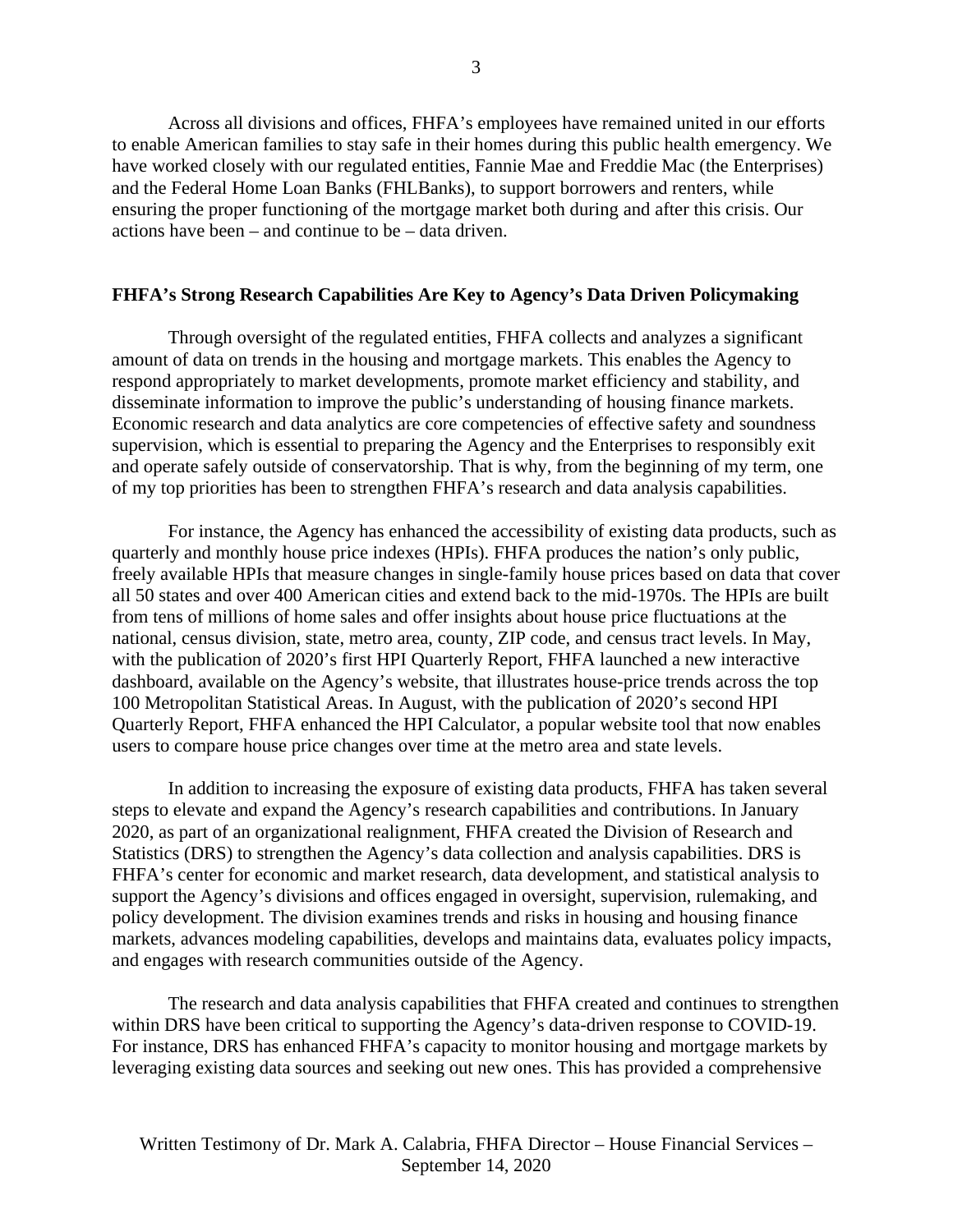view of the state of the mortgage market prior to the pandemic and it has enabled FHFA to understand, in real time, how circumstances have changed over the course of the crisis.

#### **The State of the Market Before and During COVID-19 Crisis**

At the start of 2020, the American housing market was in a strong position. A low interest rate environment and stable labor markets drove robust demand and price appreciation. Home price growth in the first quarter of 2020 outpaced annual growth from the same period a year before as falling interest rates and shrinking inventories for sale led prices higher just prior to the COVID-19 crisis. Nationwide, house prices increased 1.7 percent in the first quarter of 2020, a 5.7 percent increase from the first quarter of 2019. FHFA's seasonally adjusted monthly index for March was up 0.1 percent from February.

Since early 2019, existing home sales had been on a steady upward trajectory, after declining throughout 2018 due to rising rates. The National Association of Realtors' months' supply of existing homes for sale in February reached its lowest level since the series started in 1999, driving home prices upward at a faster rate in the first quarter. Single-family housing starts in February 2020 reached the highest three-month rate since November 2006, on a seasonally adjusted basis, after more than 10 years of slow but steady increases.

In response to COVID-19, financial markets endured a severe dislocation in March. Uncertainty over the public health and the economic impacts of the pandemic constrained financial liquidity, significantly disrupting the financing, lending, and hedging activities of mortgage lenders and many other market participants. Spreads between the 30-year fixed mortgage rate and the 10-year Treasury yield widened. Treasuries experienced rising yields as a market-wide demand for cash led investors to sell off their most liquid assets in response to redemption demands.

#### **FHFA's Policy Response: Supporting Borrowers and Renters**

From the beginning of this crisis, FHFA's policy, conservatorship, and research teams have worked together to produce forecasts and estimates of the future impact of COVID-19 on the mortgage market based on key indicators such as unemployment insurance claims and house prices. They have also developed models to support decision making regarding loan modifications, servicing, and other issues. This internal research, monitoring, and analysis have helped to inform and guide FHFA's policy actions.

One of our top priorities has been to support renters and homeowners struggling to pay for housing because of COVID-19. To do this, FHFA has directed the Enterprises to put in place certain protections. The Enterprises own or guarantee approximately \$6.0 trillion in mortgages. That includes about 43 percent of multifamily units, about 8.6 million households, and more than half of single-family mortgages. FHFA's policies apply to all single-family homeowners and multifamily property owners with an Enterprise-backed mortgage. FHFA's policies also help to set workable standards for the entire market.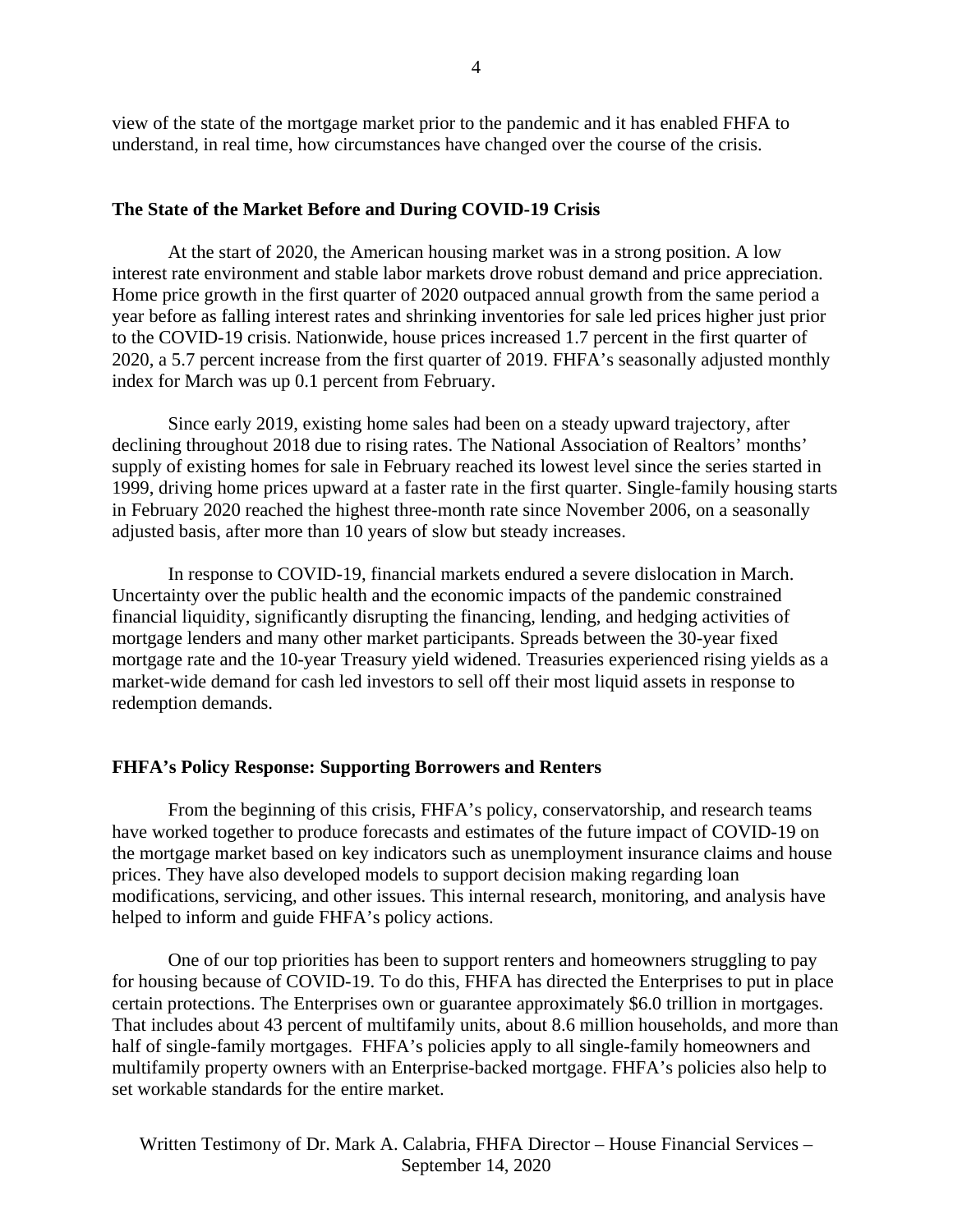FHFA's policies have built on the lessons learned from the failures of the 2008 financial crisis, focusing particularly on improving the process for borrowers and renters in need of assistance. As a result, borrowers today do not have to navigate excessive and often confusing rounds of paperwork with their servicers, such as those that resulted from the multiple Home Affordable Refinance Program (HARP) and Home Affordable Modification Program (HAMP) programs during the post-housing crash foreclosure crisis.

For homeowners facing foreclosure before COVID-19, we suspended all single-family foreclosures and foreclosure-driven evictions through the end of 2020. This policy has protected more than 28 million homeowners and enabled roughly 200,000 families facing foreclosure pre-COVID to stay in their homes.

For borrowers financially impacted by COVID-19, we allowed homeowners to take a timeout from mortgage payments through forbearance for up to 12 months. The Enterprises worked with servicers to develop loan modification options and repayment plans. This ensured borrowers would not face payment shock and could remain safely in their homes.

We then allowed borrowers in forbearance who return to making monthly payments to repay what they missed when they sell their home or refinance their loan. This new payment deferral option simplifies options for borrowers and provides an additional tool for mortgage servicers.

From the beginning of the pandemic, we have emphasized that those who can make their mortgage payments should continue doing so. Of the borrowers with an Enterprise-backed mortgage in forbearance, about one-quarter continue to make payments. FHFA directed the Enterprises to treat such borrowers as current if they want to buy a new home or refinance.

FHFA also took action specifically to protect renters struggling to pay rent because of COVID-19. It is important to recognize that the Enterprises do not have a contractual relationship with tenants. Their relationship is with the property owners or landlords. Therefore, if a multifamily loan is performing and the property owner does not seek forbearance, the Enterprises cannot impose requirements on the landlords.

On March 23, FHFA announced the Enterprises' policies providing a forbearance option for multifamily property owners with an Enterprise-backed mortgage. Importantly, these policies prohibit tenants from being evicted for the nonpayment of rent during a property owner's forbearance period. In late June, we allowed multifamily property owners in forbearance to extend for an additional three months on the condition that they adopt stronger renter protections. And in August, FHFA announced that multifamily landlords with new or modified forbearance must notify tenants of their rights under the forbearance agreement.

While the single-family forbearance program was modeled on prior disaster response efforts, the nationwide multifamily forbearance programs with tenant protections were developed from the ground up. After putting these programs in place, FHFA directed the Enterprises to create online lookup tools that allow renters and borrowers to determine whether either of the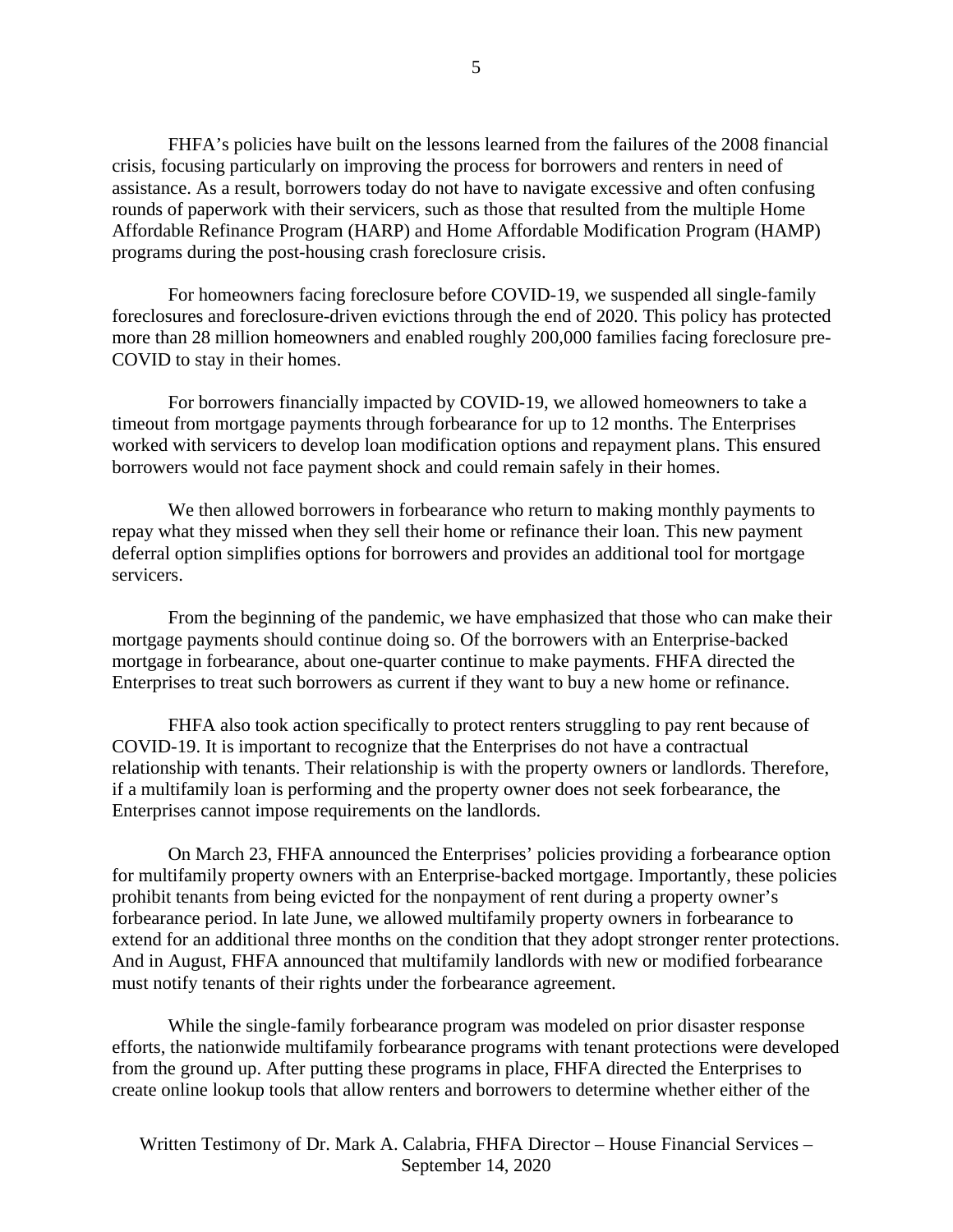Enterprises own or guarantee the mortgage on the property where they live and therefore whether they are eligible for eviction protection or forbearance.

Since implementing the single-family and multifamily forbearance programs, FHFA has closely monitored the data to understand the responses by borrowers and the market. As a staffer on the Senate Banking Committee during the 2008 financial crisis, I saw firsthand the importance of resisting the pressure to "act first, analyze later" that arises in a period of financial stress. In a crisis, panic can lead to ill-conceived policy responses and send confounding signals to the market. It is imperative to remain calm and make decisions based on careful, thoughtful analysis of the most up-to-date data available. The hardworking professionals of FHFA have ensured that the Agency has fulfilled this fundamental objective during the COVID-19 national emergency.

Early in the crisis, there were a wide variety of predictions about the future effects of COVID-19 on housing markets. Some observers contended that forbearance rates would reach as high as 25 to 50 percent. Given the unprecedented nature of the pandemic and the high degree of uncertainty about the economic impact, FHFA carefully monitored the data we generated internally and the data we received from the Enterprises and market participants. This has ensured that we develop and update our policies in response to the facts on the ground. At this point, I remain encouraged by what the data is telling us about the trajectory of forbearance rates.

Data developed internally at the Enterprises and by industry groups indicate that Enterprise forbearance rates remain manageable. After rising precipitously in April, the rate of forbearance uptake slowed during the last few weeks of May and then began to consistently decline week over week. According to data released by the Mortgage Bankers Association, as of May 24, 6.4 percent of total Enterprise-backed mortgages were in forbearance, compared to 11.8 percent of mortgages backed by Ginnie Mae. By the end of August, the Enterprise single-family mortgage forbearance rate had fallen to 4.8 percent, compared to 9.6 percent of Ginnie Mae loans (see Figure 1). FHFA's internal analysis shows that renters in approximately 170,000 units of multifamily housing are eligible for eviction protection because they live in properties receiving forbearance from Fannie Mae or Freddie Mac. This represents about 1.9 percent of outstanding multifamily mortgage balances at the Enterprises.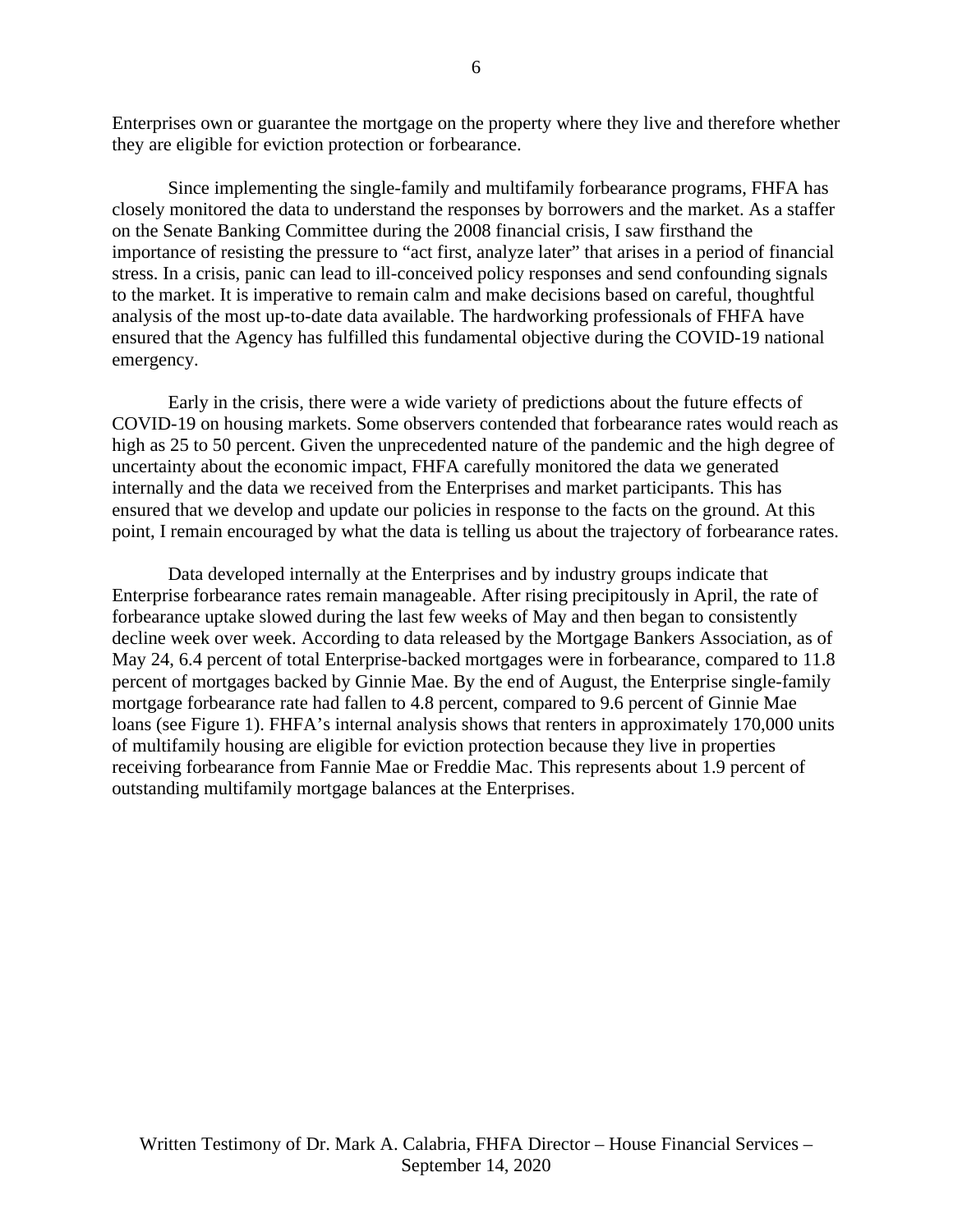



*\*Source: Mortgage Bankers Association, data through August 30*

The mortgage market still faces some challenges. Responding to substantial federal support in the form of MBS purchases by the Federal Reserve, spreads between the current coupon MBS and 10-year U.S. Treasury have fallen below levels observed at the beginning of 2020, at least for the to-be-announced (TBA) market. On the other hand, spreads between the 30 year fixed mortgage rate and the 10-year Treasury yield remain high. These primary market spreads have declined, but they have not yet returned to pre-crisis levels (see Figure 2).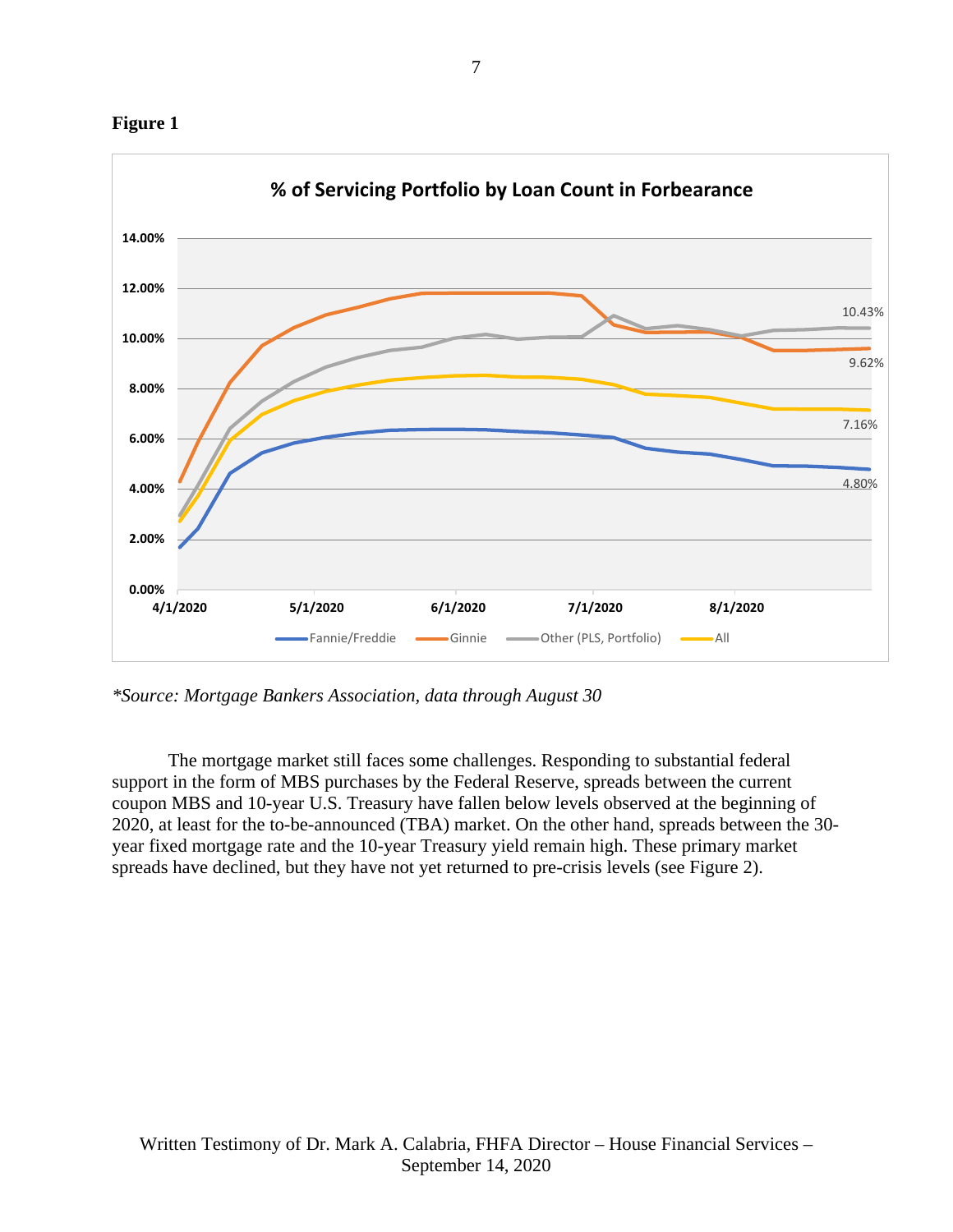



*\*Source: Freddie Mac Primary Mortgage Market Survey, Bloomberg, U.S. Treasury*

However, current mortgage rates reported by Freddie Mac and the Mortgage Bankers Association are at the lowest point on record in the series dating back to 1971 and 1990, respectively. FHFA continues to work with the Enterprises to ensure that borrowers can access new purchase and refinancing opportunities at historically low rates. This includes the policy of treating as current borrowers in forbearance who continue to make payments. In addition, borrowers' credit history will not be negatively impacted by entering a COVID-19 related forbearance plan.

We have also helped clarify consumers' options. We updated the scripts that servicers use when talking to borrowers about forbearance. We translated those scripts and the associated forbearance application into the top five languages of borrowers with Limited English Proficiency: Spanish, Chinese, Vietnamese, Korean, and Tagalog. We have emphasized to servicers and the public that no lump sum repayment is required at the end of forbearance. We partnered with the Consumer Financial Protection Bureau (CFPB) to launch the Borrower Protection Program, which allows FHFA to leverage CFPB's consumer complaint database to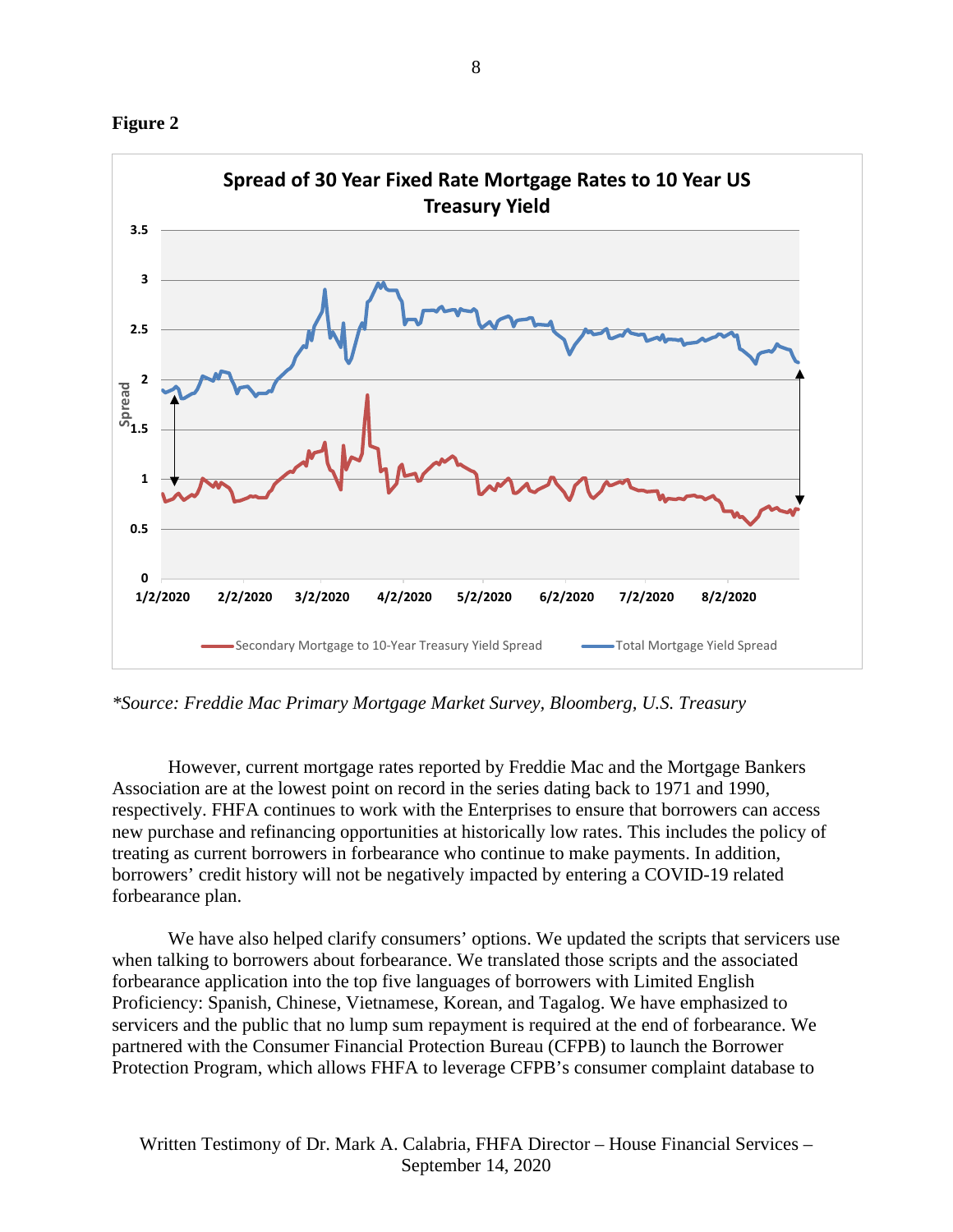identify problematic servicing practices. And FHFA helped develop a website that consolidates federal information about mortgage relief options, renter protections, and how to avoid scams.

To help ensure that borrowers qualify for mortgages they can afford, FHFA will share with the CFPB aggregated data on loans that enter forbearance before delivery to the Enterprises. This will allow FHFA to fulfill its obligation under the Qualified Mortgage (QM) Patch to ensure that loans sold to the Enterprises are complying with the intent of Dodd-Frank's ability to repay provisions.

# **FHFA's Policy Response: Ensuring the Proper Functioning of the Mortgage Market**

Working with our regulated entities, FHFA has also taken several steps to ensure the mortgage market continues to function properly both during and after this crisis.

To ensure the safety of market participants, FHFA authorized several loan-closing, employment-verification, and appraisal flexibilities. The changes include allowing desktop and exterior-only appraisals, providing alternative methods to demonstrate construction completion and satisfy borrower documentation requirements, allowing renovation disbursements, and expanding the use of power of attorney, appraisal waivers, and remote online notarization. FHFA put these flexibilities in place for 60 days and then extended them through at least September 30.

In April, FHFA recognized that nonbank servicers needed clarity to serve the market through the crisis. In response, we instituted a four-month limit on servicers' obligations to advance principal and interest payments on loans in forbearance. With respect to mortgage loans in MBS, prior to COVID-19, Fannie Mae servicers with a scheduled payment remittance had been responsible for advancing the principal and interest payment regardless of borrower payments. Freddie Mac servicers, who are generally responsible for advancing scheduled interest, are only obligated to advance four months of missed borrower interest payments. FHFA's policy established a four-month advance obligation limit for Fannie Mae scheduled servicing, which is consistent with the current policy at Freddie Mac.

To keep the mortgage market working for current and future borrowers, and to help originators continue lending, FHFA enabled the Enterprises for a limited period of time to purchase certain single-family mortgages in forbearance that meet their criteria. Charging a fee for these transactions is consistent with FHFA's statutory mandate to "preserve and conserve assets" and the Enterprises' charter requirement to purchase only those loans that meet the standards imposed by private institutional mortgage investors. Prior to this, the Enterprises had never purchased loans in forbearance. Our policy provides a new option to lenders and the Enterprises.

Additionally, FHFA took several steps to ensure the Federal Home Loan Bank System could continue to support member liquidity and housing finance markets. We relaxed liquidity requirements in a countercyclical fashion. We reminded the FHLBanks of their obligation to offer advances up to 10 years in maturity to meet their members' needs and their ability under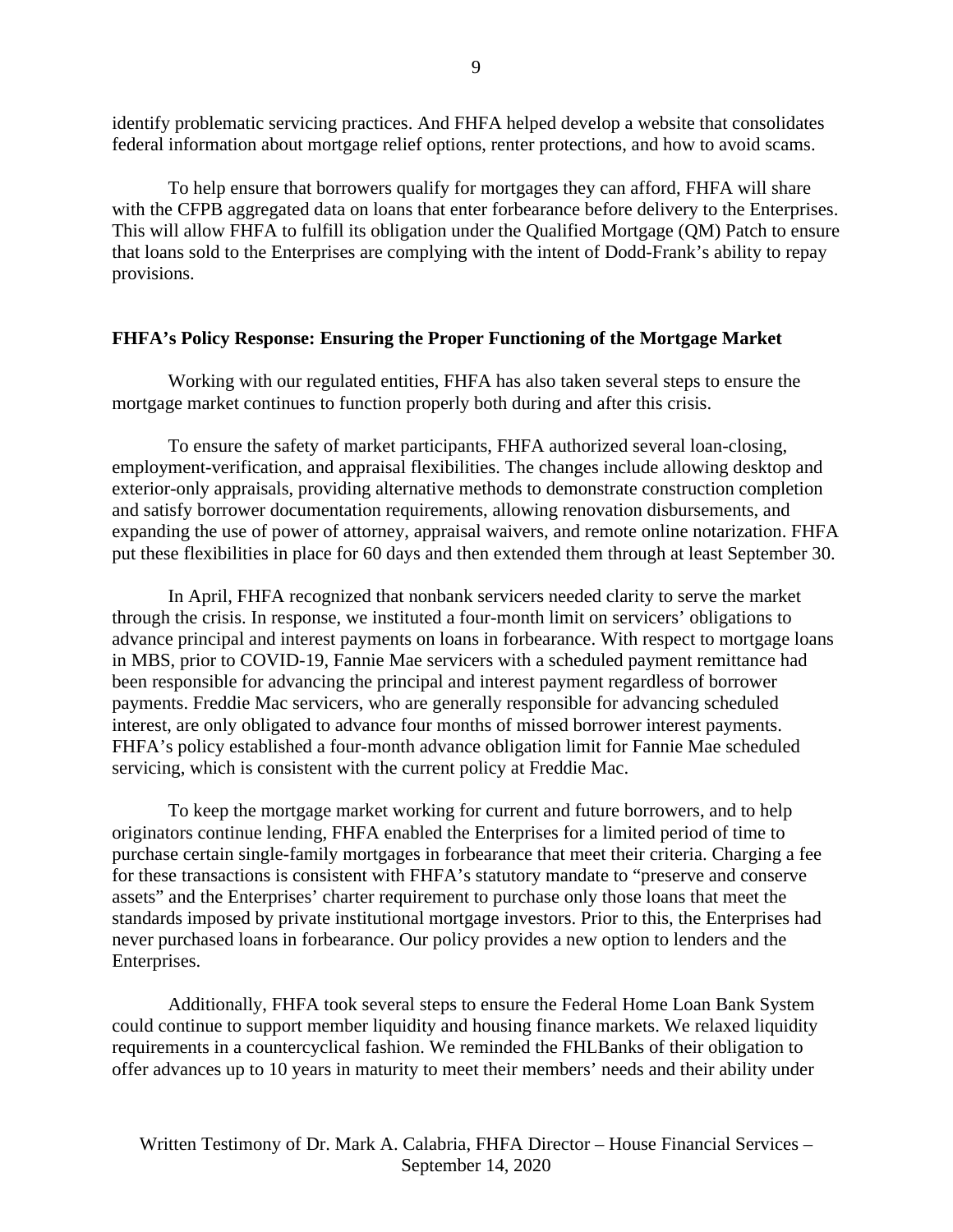FHFA regulations to provide below-cost advances during disasters like the COVID-19 pandemic.

We allowed the FHLBanks to accept Paycheck Protection Program loans as collateral when making loans to their members and allowed them to accept as collateral loans that have been modified or that are in COVID-19 related forbearance. To avoid exacerbating potential liquidity problems, FHFA deferred certain deadlines related to the FHLBanks' transition from LIBOR-based exposures, while continuing our efforts to prepare for the eventual end of LIBOR. To protect the safety and soundness of the FHLBanks, FHFA issued guidance related to collateral and pricing policies aimed at ensuring that all members are treated fairly and that every FHLBank can continue to provide liquidity to institutions and communities in its district.

It is important to recognize the vital support that the FHLBanks provided to the market in response to the financial stress caused by the pandemic. A core function of the FHLBanks is to provide liquidity in times of stress. This support is critical for small and community banks that often do not have access to other sources of low-cost funding. When the COVID-19 crisis began, the FHLBanks stepped up to keep liquidity in the market, meeting unprecedented advance demand from their member financial institutions.

In March, while other liquidity sources dried up, FHLBank System advances grew by \$189.4 billion – or 30.7 percent – at their peak. For the quarter ending March 31, FHLBank System advances increased 25.8 percent to \$806.9 billion. While access to long term debt markets was severely limited, the System was able to fund this increased advance demand largely through discount notes and floating rate bonds indexed to the Secured Overnight Financing Rate (SOFR). For the first quarter of 2020, outstanding debt increased to \$1.18 trillion, growing at the fastest pace in recent history.

As advances and assets grew, earnings decreased significantly because of reduced net interest spread and mark-to-market accounting effects. Compared to the fourth quarter of 2019, net interest income fell a substantial \$350 million (28.6 percent) to \$872 million, and net income decreased \$262 million (29.5 percent) to \$627 million. Nevertheless, for the first quarter of 2020, FHLBank System retained earnings grew \$141 million to \$20.7 billion, or 1.6 percent of total assets.

Following the injections of liquidity provided by the Federal Reserve and The Coronavirus Aid, Relief, and Economic Security Act, the FHLBanks' balance sheets – both advances and debt outstanding – fell to or below pre-crisis levels (see Figure 3). This is exactly what the FHLBanks are supposed to do as counter-cyclical providers of liquidity. And it is why FHFA is focused on protecting the System's safety and soundness. It is critical that the Banks remain capable of being a source of liquidity when their members and the economy need it most.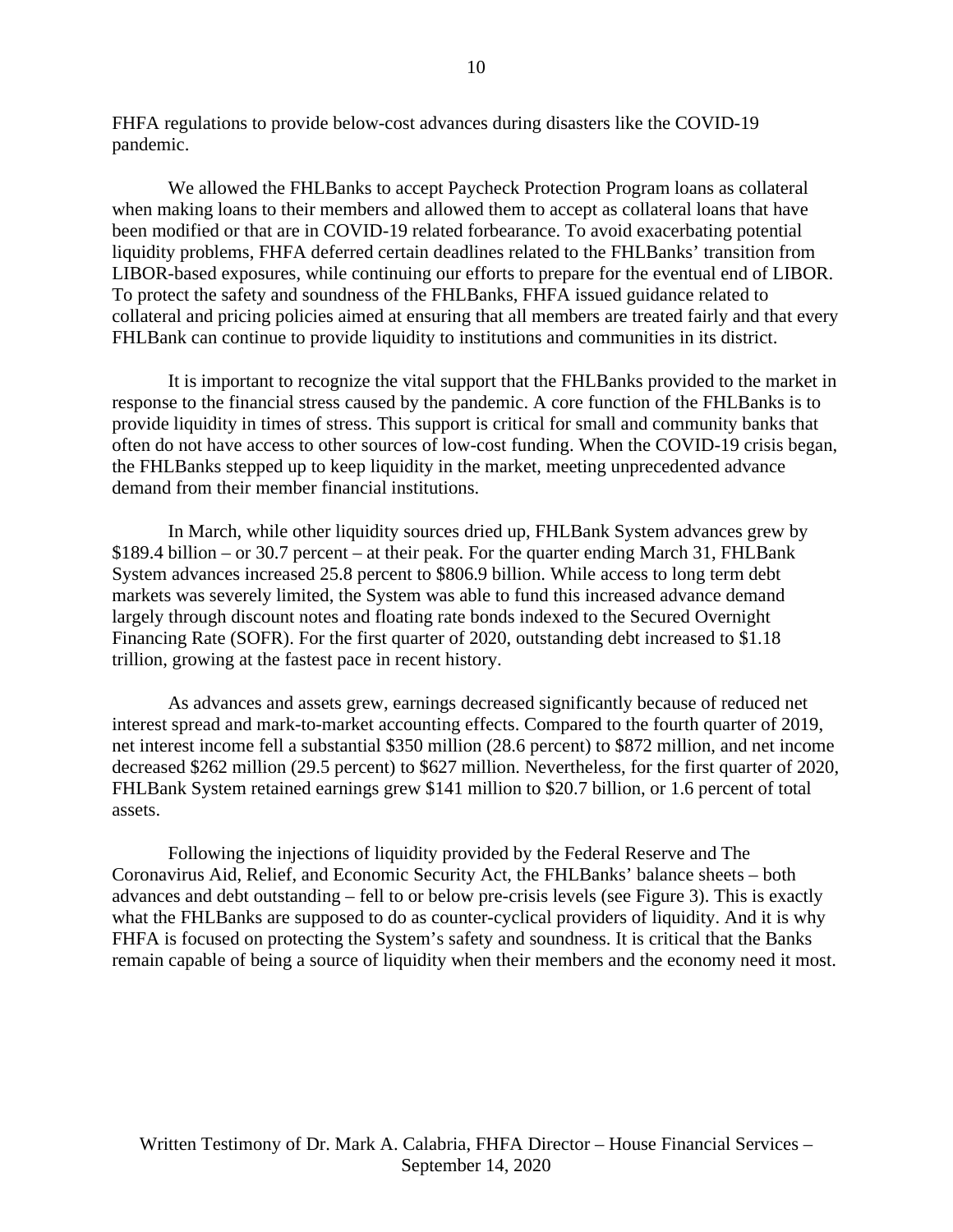



*\* Source: FHLBanks*

I am proud of FHFA's response to this pandemic. Our actions have helped homeowners, renters, and the housing market deal with this crisis. But they have also come at significant cost.

Conservative estimates price COVID-19 related costs for the Enterprises at roughly \$6 billion. As reported on the Enterprises' 10-Q disclosure forms, \$4 billion is from expected loan losses due to projected forbearance defaults. The expected losses associated with the foreclosure moratorium amount to at least \$1 billion. Other forbearance-related expenses and fees, such as the \$500 fee the Enterprises pay to servicers for loss mitigation, account for another \$1 billion. Again, these are conservative estimates of the costs of responding to COVID-19. The Congressional Budget Office (CBO) projects the Enterprises' annual earnings in 2020 will be reduced by \$[1](#page-10-0)0 billion as a result of the coronavirus pandemic<sup>1</sup>

<span id="page-10-0"></span><sup>1</sup> Congressional Budget Office*,* "Effects of Recapitalizing Fannie Mae and Freddie Mac Through Administrative Actions," https://www.cbo.gov/publication/56511, August 2020.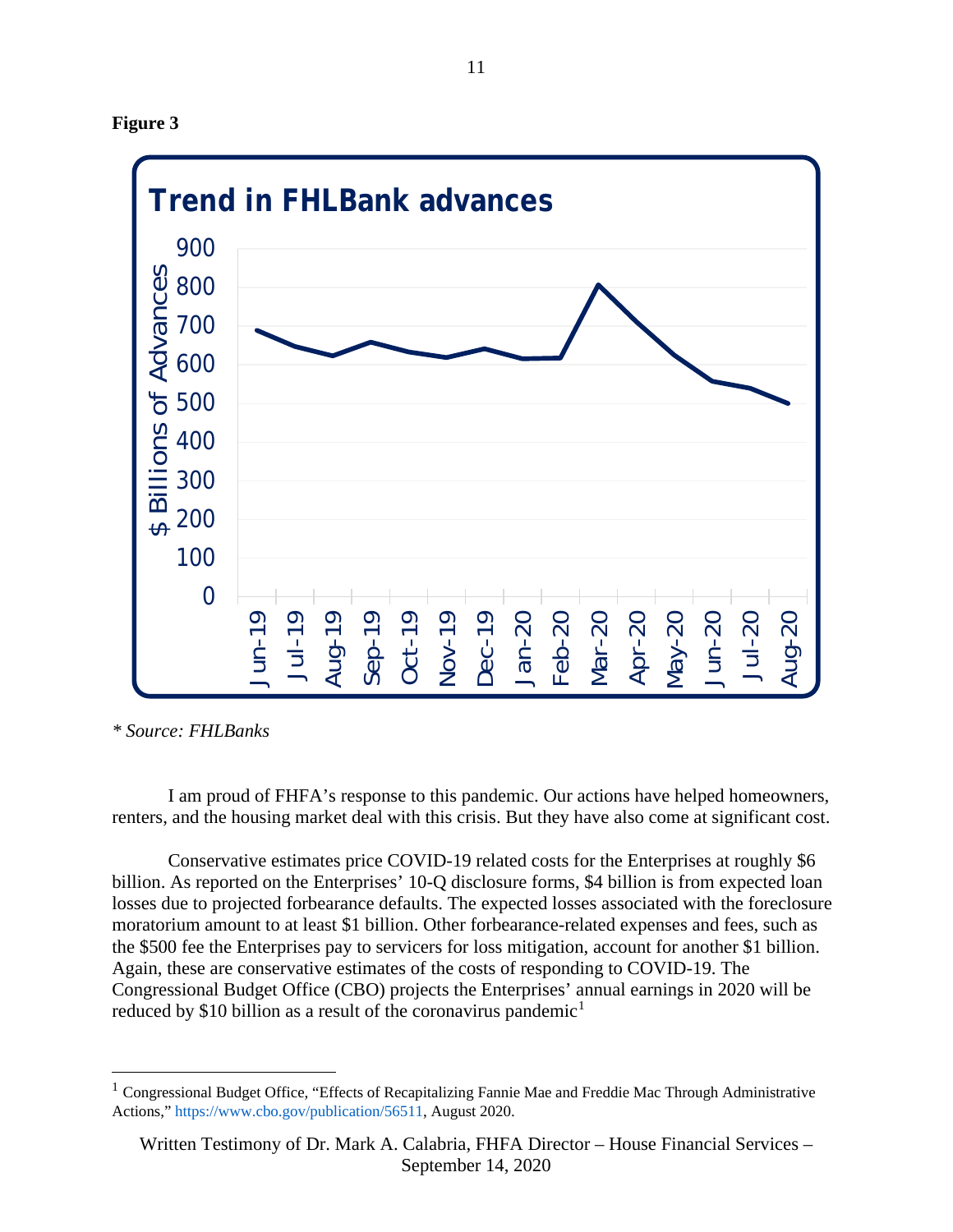To cover these projected losses, starting December 1, the Enterprises will be adding an adverse market fee of 0.5 percent when they purchase select refinance mortgages.

The fee applies to refinance mortgages and will not impact new purchase mortgages, including first-time homebuyers – a key element FHFA required of the Enterprises. Additionally, the fee is expected to have minimal impact on low-income borrowers, as nearly 95 percent of recent refinance acquisitions have credit scores at or above 700 and nearly 80 percent have loanto-value ratios at or below 80 percent.

FHFA tailored the fee to ensure low-income borrowers can continue accessing recordlow rates to reduce their monthly mortgage payments. Exempt from the fee are borrowers with loan balances of \$125,000 or less, nearly half of whom are at or below 80 percent of area median income. Also exempt are affordable refinance products, Home Ready and Home Possible.

The losses this fee covers are the result of policies that have helped millions of Americans stay safe in their homes during a global pandemic. Although Congress has not provided any funding to offset the costs of these policies, the Enterprises' congressional charters require that expenses must be recovered via income.

The fee increase was originally scheduled to go into effect September 1. After listening to feedback, including from the Committee, FHFA delayed implementation until December 1. This recognizes that Congress may take the opportunity to review alternatives.

Delaying this fee will help provide certainty to the market and borrowers; however, the total amount raised through the fee will be unlikely to cover the cost of Enterprise assistance to borrowers and renters during the pandemic. Low mortgage rates have already significantly elevated the rate of Enterprise refinance acquisitions (see Figure 4), and delaying the fee reduces the number of transactions the cost can be spread over. If Congress takes action to support these programs before the new implementation date, such a change will factor into the costs borne.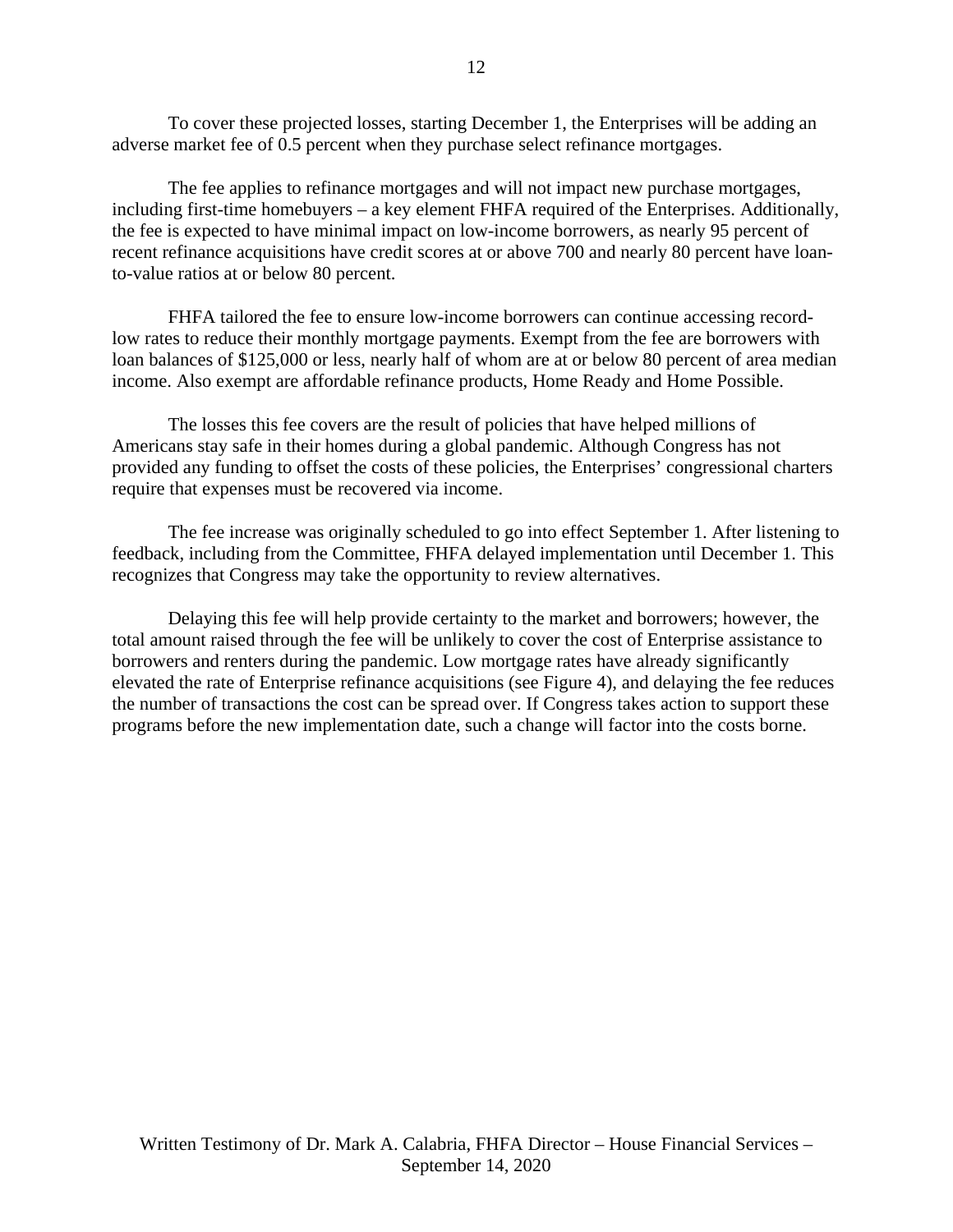



*\*Source: FHFA*

### **Assessing FHFA's Policy Response: The State of the Market Today**

FHFA's response to COVID-19 has significantly helped borrowers, renters, and the housing market deal with this crisis. But we also recognize that more work remains. The crisis caused by COVID-19 is not over. The full economic and financial impact of the pandemic is not yet known. The future state of the labor market remains uncertain. For these reasons, FHFA is still hard at work to ensure our policies continue to respond to the challenges as they evolve. We remain committed to working with other federal agencies, Congress, our regulated entities, and stakeholders to get through this difficult time. With that said, the housing market has been a bright spot in the economic data so far.

Following some contraction in mortgage market activity in March and April, the purchase market rebounded in a strong V-shaped recovery. In the second half of May, purchase mortgage applications surpassed its year-over-year level. Between June and August, applications are on track to be more than 20 percent higher, on average, compared to the same period in 2019. Existing home sales (EHS) in August reached their highest level since December of 2006 at 5.9 million, according to the National Association of Realtors (see Figure 5). While they have not completely returned to pre-COVID levels, housing starts are also showing strong signs of recovery.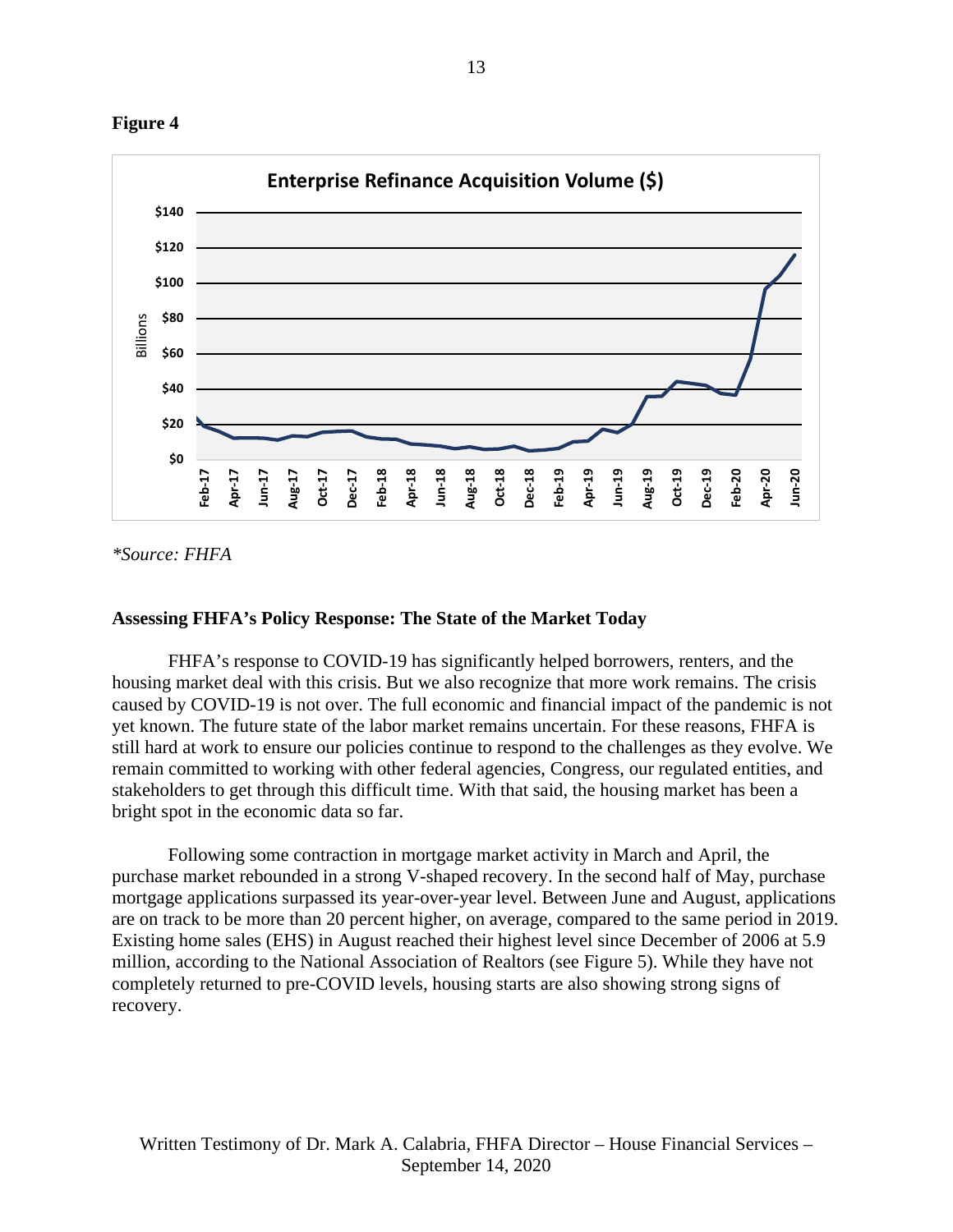



#### *\*Source: National Association of Realtors*

House prices were supported by this rebound in market activity. After falling slightly in May relative to April, house prices rose by 0.9 percent in June as local economies re-opened and transactions picked up. Nationwide, house prices increased 0.8 percent in the second quarter of 2020, a 5.4 percent increase from the second quarter of 2019.

Based on the Enterprises' second quarter acquisitions of purchase mortgages in 2019 and 2020, loan risk factors such as average credit scores, debt-to-income (DTI), and loan-to-value (LTV) ratios have changed only slightly this year compared to last. Refinance acquisitions in the second quarter had higher credit scores, lower DTIs and lower LTVs. The Enterprises, at the direction of FHFA, will continue to take measured and responsible steps to maintain a prudent risk profile and address layered risks. Moving forward, FHFA will continue to closely monitor all sources of market data and let the data drive our decisions.

At this point, I am encouraged by what the data tells us about the state of the mortgage market and the capacity of servicers following FHFA's robust policy response.

Total monthly Enterprise principal and interest payments at the beginning of the crisis were approximately \$32 billion. Of that, about 40 percent, approximately \$13 billion, of the advance obligation rests with the Enterprises. About \$11 billion, approximately a third, rests with depositories. Therefore, roughly \$8 billion, approximately a quarter, of the potential monthly advance obligation rests with nonbanks. At a 4.8 percent forbearance rate this translates into approximately \$384 million per month of nonbank incremental advance needs. As a result of FHFA's four-month limit on servicers' obligations to advance principal and interest payments on loans in forbearance, nonbanks' total four-month obligation is approximately \$1.5 billion. However, as noted above, a quarter of borrowers in forbearance have not stopped making mortgage payments.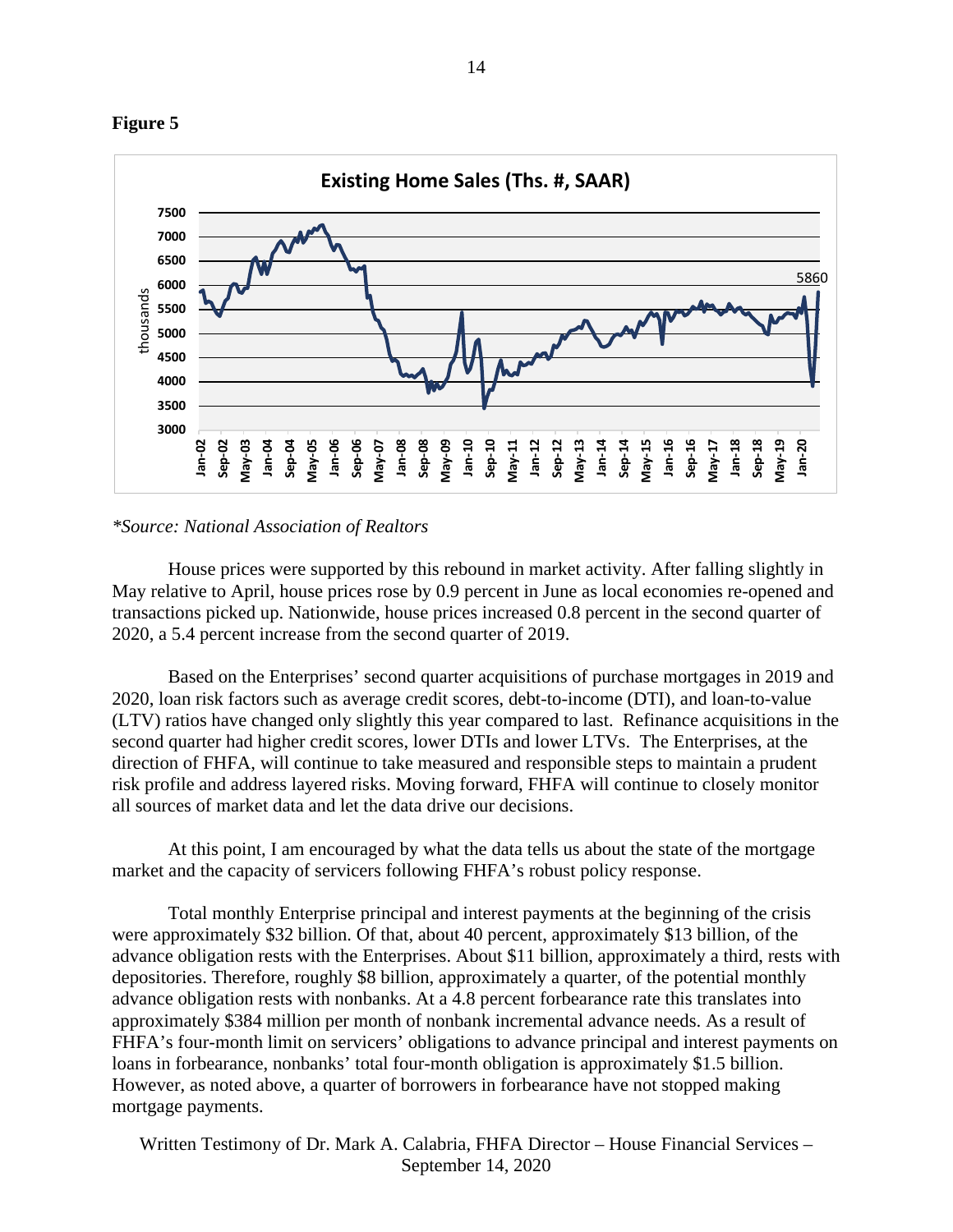In addition, both Fannie Mae and Freddie Mac programs allow servicers to use a portion of mortgage payoffs from refinancings to help cover these advance obligations. This has a significant impact especially under the Fannie Mae program.

At FHFA's encouragement, servicers have been increasing their available liquidity. Total nonbank liquidity among Enterprise counterparties increased by 9 percent to \$36 billion in the first quarter of 2020. Of that, unencumbered cash and equivalents made up \$13 billion, an increase of 19 percent from December 31, 2019. By the end of June, servicers drawing down their lines of credit reduced their official overall liquidity, but unencumbered cash and equivalents significantly increased by 38 percent to \$18 billion.

## **Looking Ahead: The Urgent Need to Build Capital at the Enterprises and Advance Housing Finance Reform**

FHFA's strong response to COVID does not mean that all is well. Most notably, the Enterprises lack the capital to withstand a serious housing downturn. This jeopardizes their important mission to support borrowers in housing finance markets during periods of stress.

Fannie Mae and Freddie Mac are private companies created by Congress to perform a public mission. A core element of that mission, stated in their congressional charters, is to "promote access to mortgage credit throughout the Nation." They do this by buying mortgages from lenders, which allows more mortgages to be made, and by guaranteeing the principal and interest payments on behalf of borrowers to investors in mortgage-backed securities.

For most families, homeownership is a key step toward achieving financial security and building a brighter future for their children. But under the wrong conditions, it can be financially devastating, resulting in foreclosure, eviction, destroyed credit, displacement, and worse. The factor that makes the biggest difference between these two outcomes is not the mortgage rate today but the borrower's ability to repay the loan in the future.

There is no rate low enough to make a mortgage beneficial for a borrower who experiences a severe financial shock like unemployment before they have a chance to build any meaningful equity in their home. This is demonstrated by the fact that borrower debt-to-income has been one of the strongest predictors of forbearance and by the lived experiences of too many Americans in the last financial crisis. We must remember the lessons of the housing crash that shattered the financial future of countless families.

It started with a push to expand mortgage lending at all costs, even if it meant saddling low-income and minority borrowers with extreme levels of debt. While leverage maximizes the upside in good times, it also maximizes the downside in bad times. From 2001 to 2005, African American and Hispanic mortgage borrowing increased 78 and 116 percent, respectively. Then from 2005 to 2015, the collapse of the housing bubble drove the number of minority borrowers down by about 63 percent.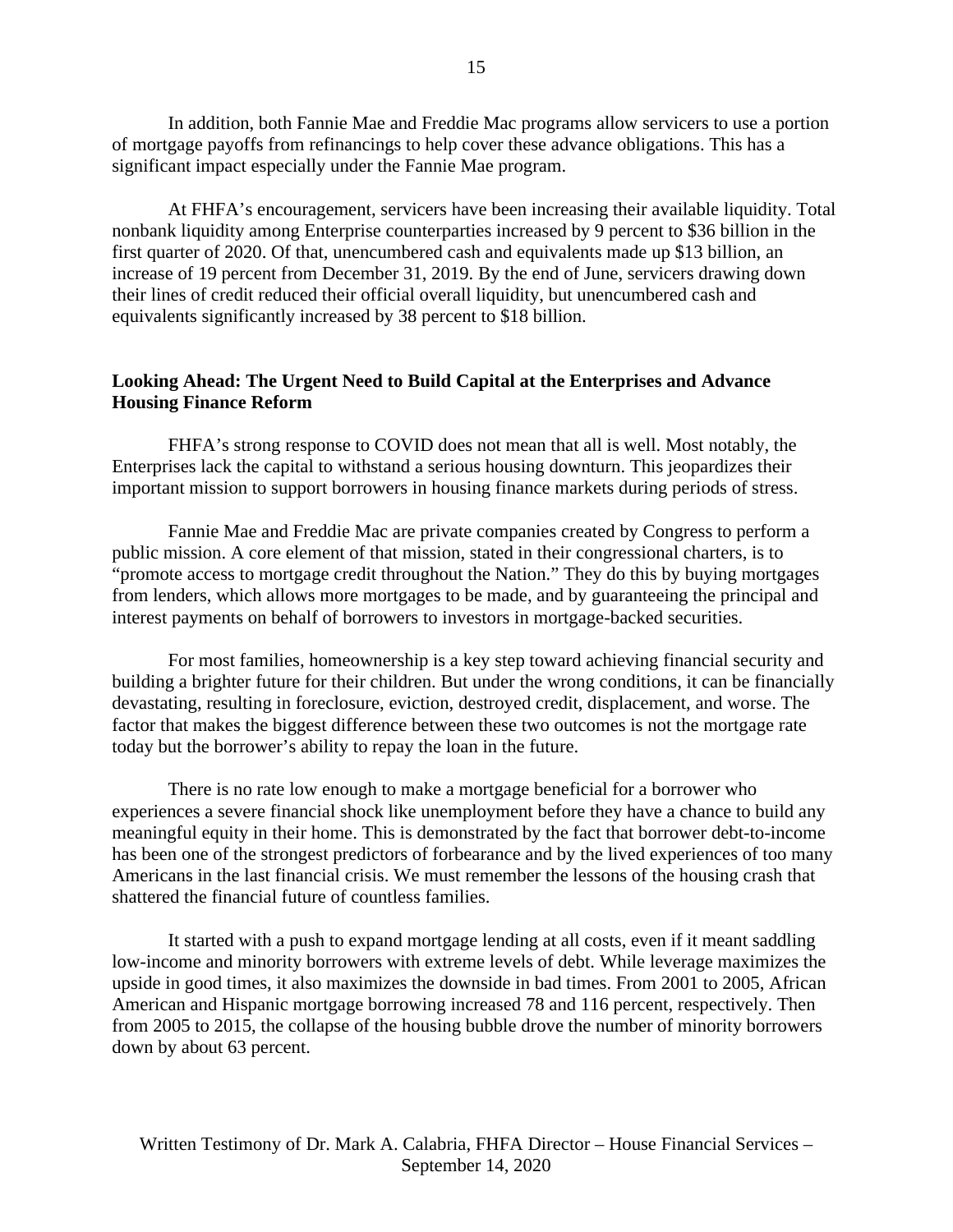These communities lost significant amounts of wealth. Between 2007 and 2010, household wealth declined 31 percent for African American families and over 40 percent for Hispanic families.<sup>[2](#page-15-0)</sup>

Looking back on the housing bubble, it is clear that the most important financial achievement for many Americans was not getting into homeownership but staying in. When the bottom fell out, families were left to pick up the pieces.

Another of the Enterprises' core purposes stated in their congressional charters is to "provide stability" to the housing finance system. But to provide stability, they must be stable themselves. And in 2008, Fannie Mae and Freddie Mac were anything but stable.

My job and my statutory mission is to make sure that the Enterprises never again fail the millions of families whose financial futures depend on a stable mortgage market. To do this, they must build capital.

Capital is the portion of the Enterprise's funds that is not owed to anyone and protects against unexpected losses. That is the core purpose and function of capital. Capital absorbs losses and enables the Enterprises to continue supporting borrowers when other sources of credit disappear. The more capital an Enterprise has, the more losses it will be able to absorb, and the more support it can provide.

FHFA has made progress in building capital at the Enterprises. Their combined leverage ratio improved from roughly 1,000 to 1 when I started last year to roughly 250 to 1 today. But much more work remains.

This May, FHFA took a critical step toward solving this problem when we released a reproposed capital framework for Fannie Mae and Freddie Mac. The framework targets an eventual 25 to 1 leverage ratio, or capital equal to roughly 4 percent of Adjusted Total Assets. This is the amount of loss-absorbing capital that FHFA estimates each Enterprise will need to remain a viable going concern, both on its balance sheet and in the eyes of creditors and counterparties, amid a house price shock on par with the 2008 crash.

Meeting the requirements in this capital framework, when combined with effective prudential supervision, will make Fannie Mae and Freddie Mac financially safe and sound. That must be our goal. Safety and soundness at the Enterprises means safety and soundness for millions of homeowners and renters across America.

Capital is what will allow the Enterprises to support borrowers and renters who fall on hard times through no fault of their own, like those struggling because of COVID. Capital is what will allow them to continue providing liquidity to the mortgage market.

<span id="page-15-0"></span><sup>&</sup>lt;sup>2</sup> Signe-Mary McKernan, Caroline Ratcliffe, Eugene Steuerle, and Sisi Zhang, "Less than Equal: Racial Disparities in Wealth Accumulation," Urban Institute*,* https://www.urban.org/sites/default/files/publication/23536/412802 less-than-equal-racial-disparities-in-wealth-accumulation.pdf, April 2013.